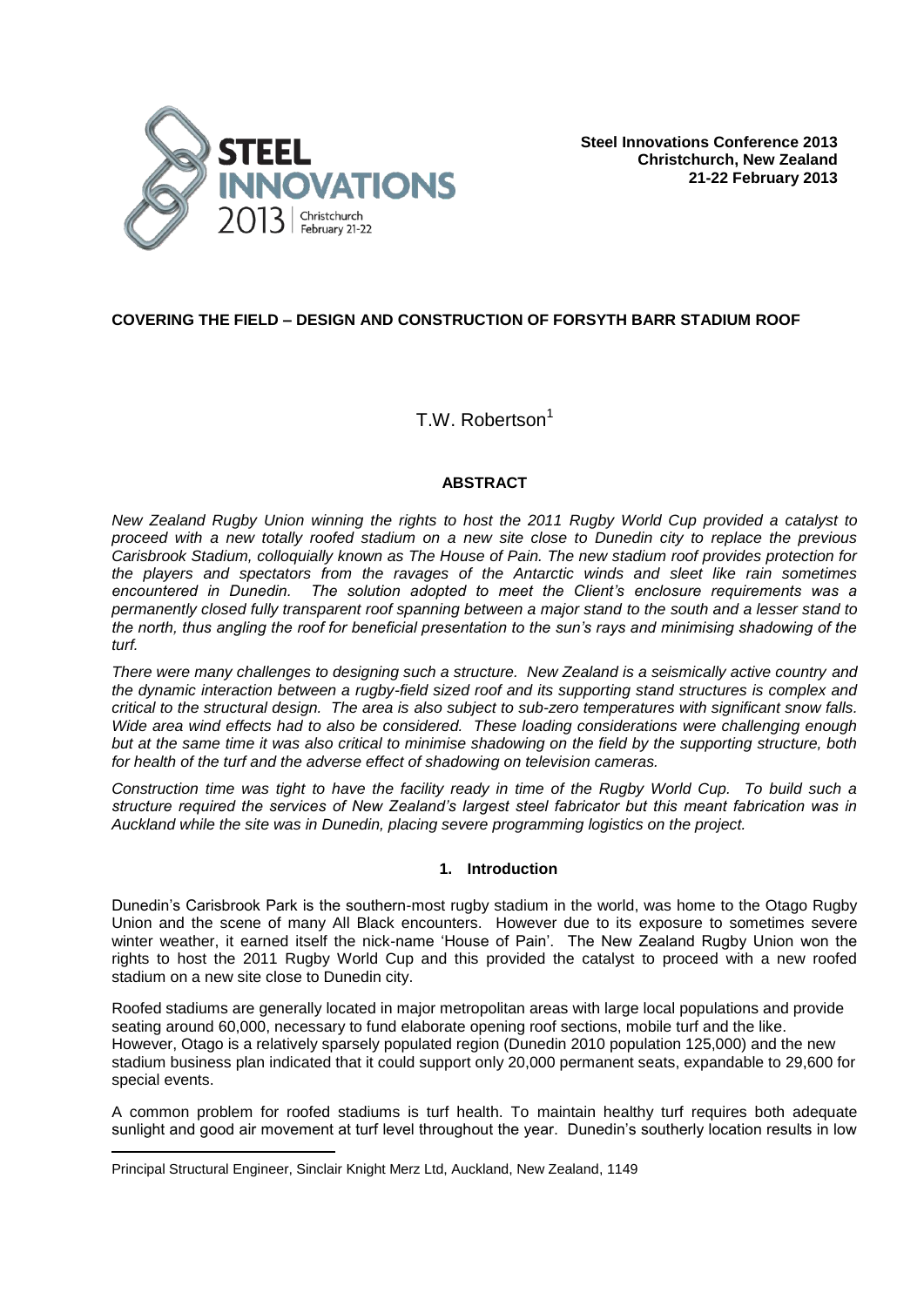winter sun angles with weak intensities and consequently it was essential to maximise the opportunities for sunlight to strike the grass.

The solution developed was a permanently closed transparent roof spanning across the field between a major stand to the south and a lesser stand to the north (Figure 1). This arrangement angles the roof towards the low sun's rays for beneficial presentation of light to the turf. The air movement requirement is achieved by having multiple and quite large openings around the sides of the stadium and at strategic locations at roof level so as to generate venturi/chimney effects.



*Figure 1: Under Construction - 16 Nov 2010*

New Zealand is a seismically active country and the dynamic interaction between a rugby-field sized roof and the supporting stand structures is complex. Also Otago is subject to sub-zero temperatures with significant snow-falls. With a roof so vast, wide area wind effects also had to be considered. These loading considerations were challenging enough, but at the same time it was critical to minimise shadowing on the field by the supporting structure, both for health of the turf and the adverse effect of shadowing on television cameras.

This paper describes the roof structure developed; the unique approach to seismic energy dissipation intended to ensure that seismic generated forces in the roof structure are never the critical load case for over-field structural members; consideration of snow and wind loads; the effect of significant thermal expansion. The paper describes the approach taken to fabrication and erection adopted to achieve completion within budget and to a very tight time-frame

# **2. Stadium Description**

#### **2.1 Stadium Planning**

The stadium was planned as a multi-purpose venue around a rectangular grass playing field. This allowed the forward seating to be close to the field with all seats having an intimacy with the play. There are four stand zones arranged rectangularly around the playing field, the North, South, East and West Stands. The East and West Stands are at the goal-post ends with North and South down the side-lines.

The South Stand (Figure 2) is the major stand which also incorporates corporate, hospitality and back-ofhouse activities. The stand is five storeys on a 10m longitudinal structural grid and a variable transverse grid. The stand is substantially concrete construction utilising precast systems for beams, rakers, bleachers and flooring but with in situ-poured columns.

The North Stand (Figure 3) is a single tier spectator stand with the only facilities provided being those to serve the patrons of that stand. The rakers, columns and bleachers are all precast concrete. Longitudinal stability is primarily provided by concentric steel bracing between the rear (northward) concrete columns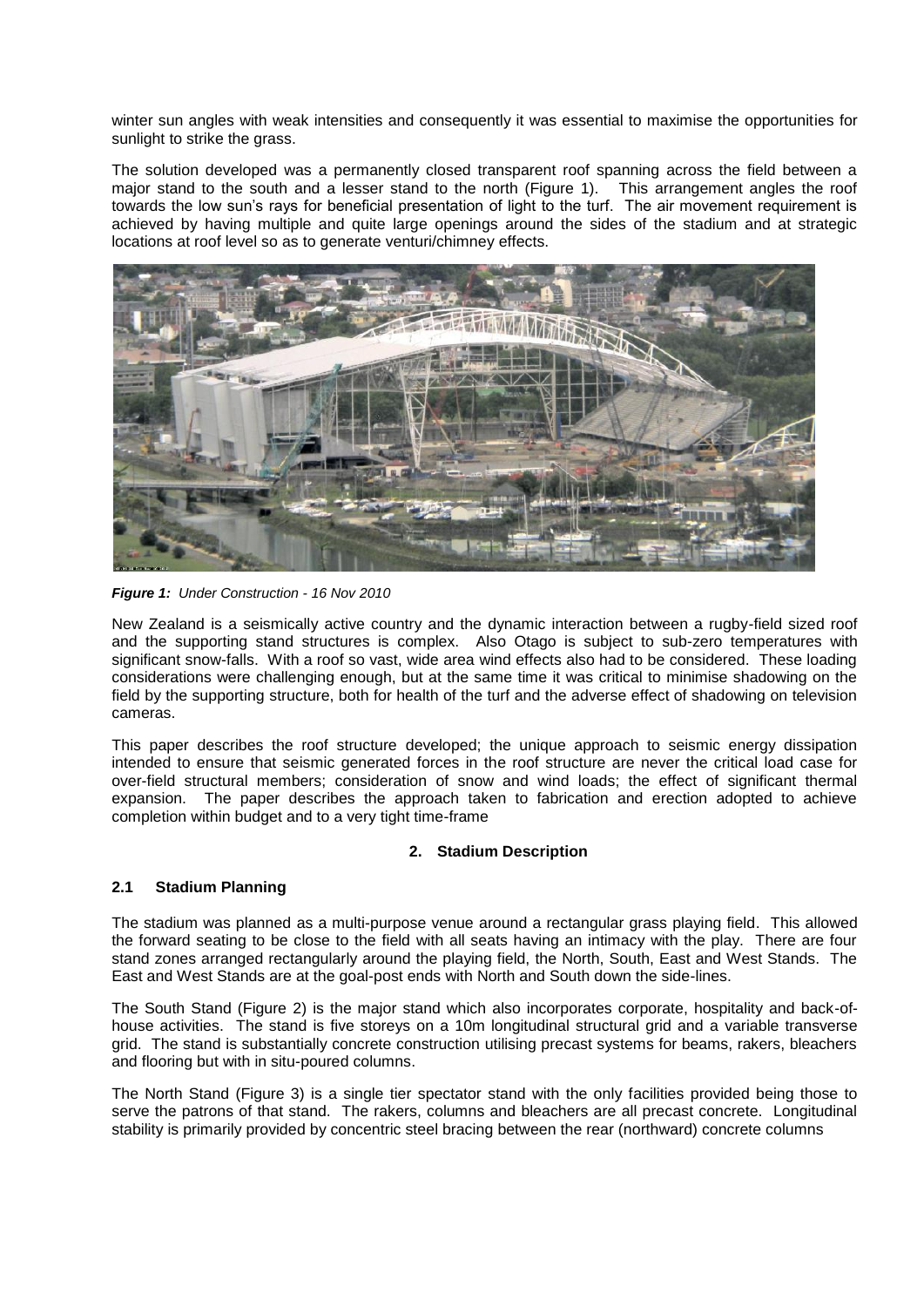



*Figure 2: Main Roof, Primary Truss and South Stand Figure 3: Main roof structure and North Stand*

The East and West 'Stands' are flat floor areas at the goal-post ends of the fields, with roof over and semi-enclosing walls on the three sides away from the playing field. The enclosing super-structures are constructed in lean-to form in cross section but with the open side supported by their own transverse truss portals spanning across the width of the field (but behind the dead-ball line) (Figure 4).



*Figure 4: Roof structure with East Stand beyond*

# **2.2 Roof and Main Facades**

The roof (Figure 5) has five zones, generally referred to as the Main Roof, Primary Truss, South Roof, East and West Enclosures. There are also major hanging facades at the east and west ends, each side of and over the East and West Enclosures. Cladding is a mix of clear Texlon-ETFE inflated pillows, polycarbonate panels and conventional long-run profiled steel roofing, depending on the relative importance of the zone to sunlight incidence. In total there was 20,569 m2 of ETFE in almost 300 separate double layered pillows.



*Figure 5: Roof Steelwork viewed from South-East*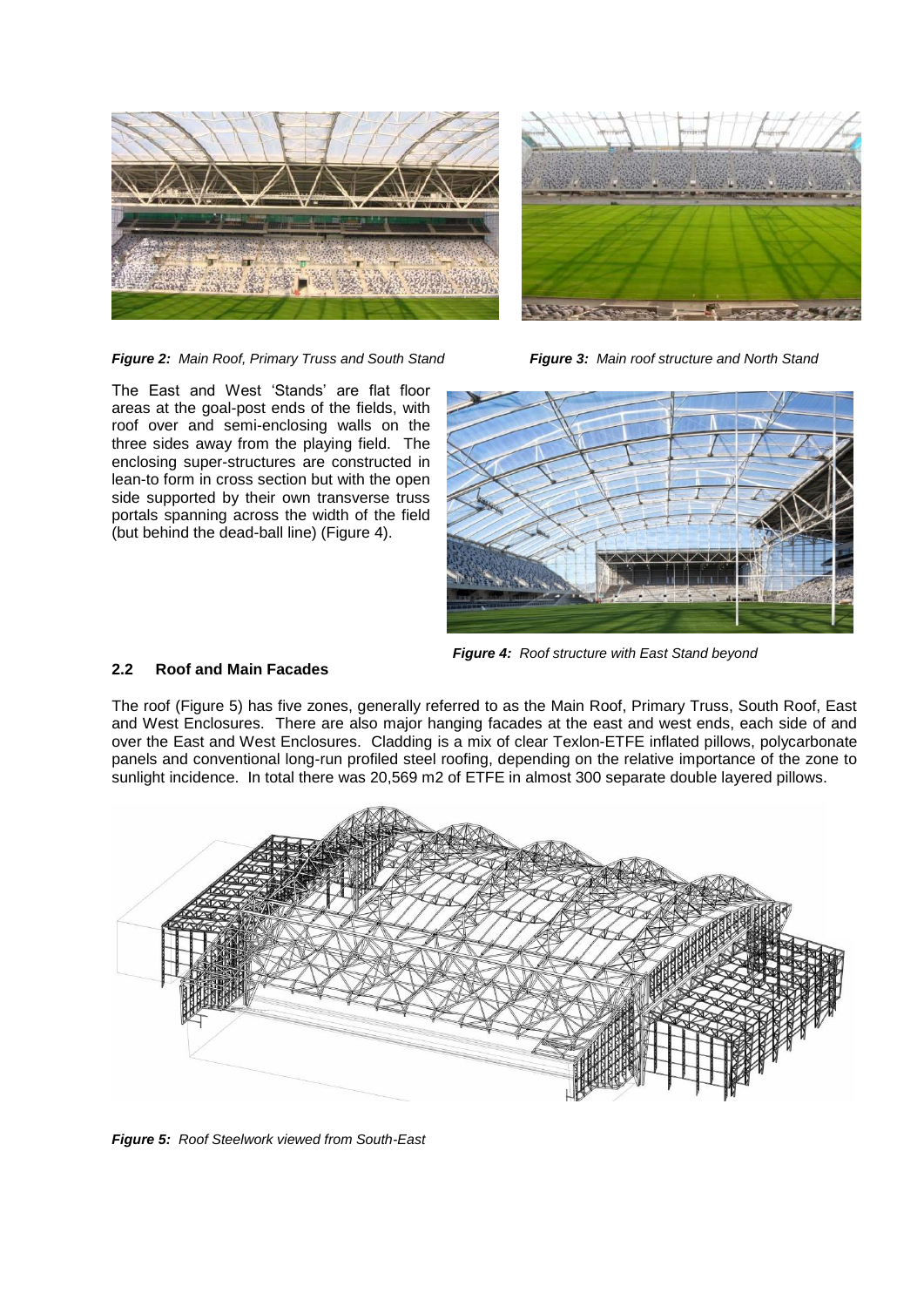The Main Roof has five 10m-wide triangular trusses (Figure 6) that span 101m across the playing field and to the back of the North Stand. These are referred to as 'Arch Trusses' due to their shape but they work in truss action not arch action. The northern end of the arch trusses are on bearings fixed to the tops of the columns of the North Stand, free to slide N/S but constrained E/W (Figure 7). The southern supports of the arch trusses are by means of pin connections to the north top chord of the primary truss. Out-of-phase seismic response of the two supporting stands, some allowance for seismic ground spreading and significant thermal movement meant that connecting rigidly to both stands was undesirable.





*Figure 6: Arch truss being maneuvered across the site Figure 7: Bearing at north end of an ETFE transom*

Spanning 20m between these five trusses there are planar 'Lens Trusses' at 20m intervals which in turn support steel tube transoms spanning north/south with three transoms between each arch truss plus one centrally placed between each set of arch truss lower chords. These jointly provide a 5m by 10m grid for support of the ETFE pillows. The roof clears the pitch centreline by 37m and externally reaches 47m above field level to its highest point.

The primary truss is a 10m-wide by 11m deep inverted triangular truss with clear span of 120m along the full length of the playing field with triangular truss end legs that enable portal action. The arch trusses are supported onto the northern upper chord and the south roof supported to the south upper chord. The lower chord is also braced back to the south roof for chord stability and torsional restraint.

The South Roof spans between the South Stand uppermost level and the primary truss and is formed from alternating 10m wide triangular trusses and planar trusses, such that there is a top chord on every 10m grid. Their southern supports are by way of bearings that can slide N/S but are constrained E/W. To achieve a rigid connection of N/S roof loads the southern roof trusses are connected to the stand structure via steel seismic energy dissipaters (Figure 8).





*Figure 8: Energy dissipater restraining South Roof Figure 9: Two directional bearing between west hangingfacade and West Stand planar truss. Provides for vertical and longitudinal movement but lateral restraint.*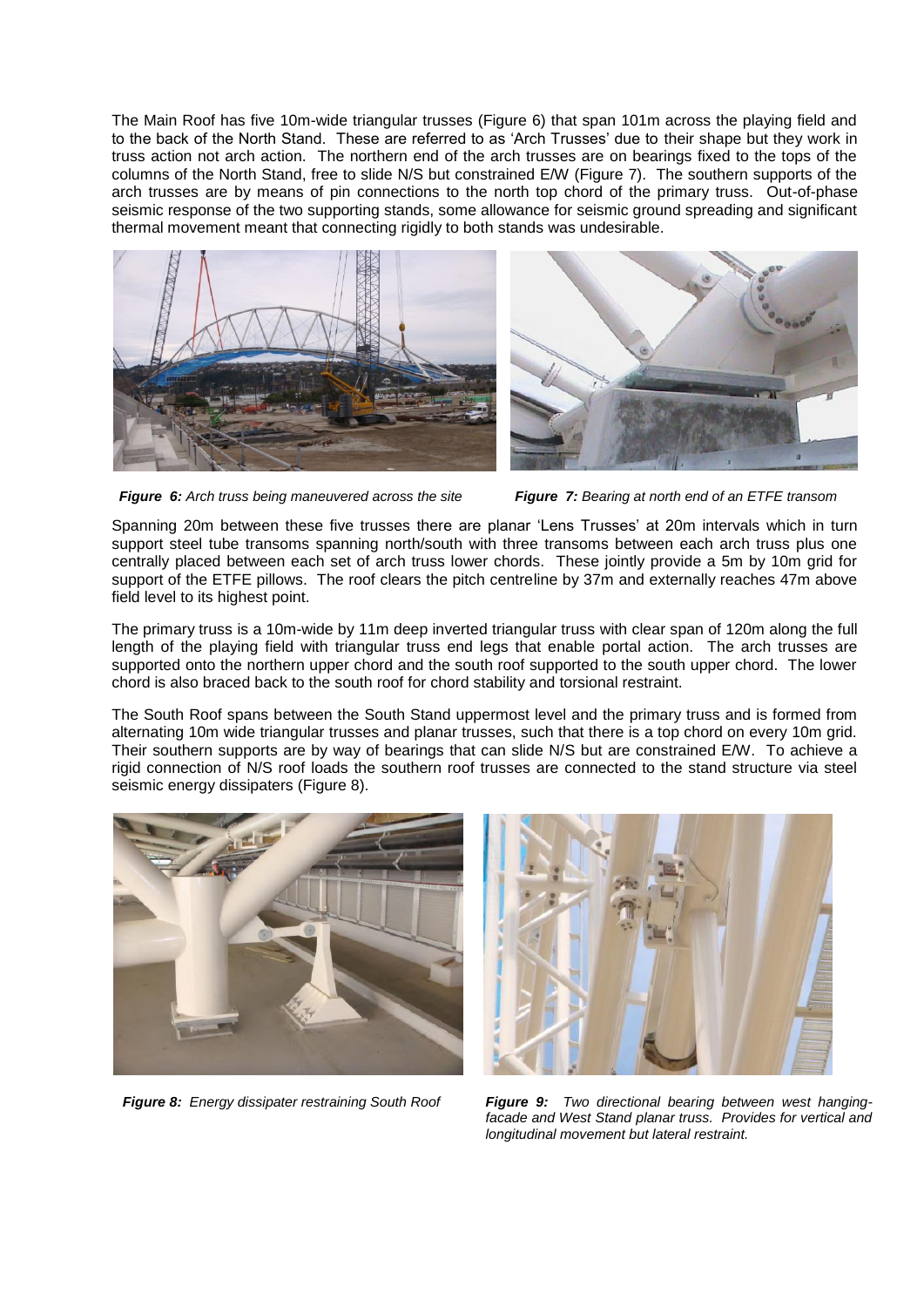The East and West facades are largely hung from out-riggers on arch trusses 1 and 5 (Figure 5) but also have a gravity support to ground where they meet the East and West Enclosures. Lateral (wind) loads from the lower edge of these hung walls is gained through several horizontal props to the North and South Stands (where appropriate) but over the East and West Enclosures the facade and enclosures are interconnected for E/W lateral loads while releasing interconnection in all other directions via a complex box bearing that allows movement N/S, up/down and rotation in all directions but not E/W translation (Figure 9).

# **3. Roof Loads, Load Paths and Releases**

# **3.1 Codes and Design Standards**

Mostly the roof was designed to New Zealand Standards with particular reference to AS/NZ 1170 [1] Part 0 *General Principles*, Part 1 *Permanent, Imposed and Other Actions*, Part 3 *Snow and Ice Actions* and Part 5 *Earthquake Actions - New Zealand*. Part 2 *Wind Actions* was more or less followed but supplemented with specific wind tunnel tests to define more accurately the wind pressure level and distribution.

The primary material code was NZS3404 *Steel Structures Standard* [2].

# **3.2 Wind loads**

While it was essential to ensure that any likely wind load combination was allowed for, it was equally critical that conservatism inherent in codes did not result in excessively large roof framing, both for budgetary and turf shadowing reasons. Therefore wind tunnel tests were conducted to provide ultimate (1000 year return period) wind loading for the stadium. A 1:400 model was created including all features greater than 0.2m and utilising 570 pressure taps. This was used with 30 separate wind load effects to establish a complete picture of wind load cases. The model was also used for a separate vibration and fatigue study for the roof structure.

Key structural outcomes from the wind testing and modelling were:

- Correlated wind load cases which removed conservatism and particularly provided verification for wind load distribution
- Additional loads due to the dynamic, resonant response of the structure under wind load were accounted for.
- Confirmation that structure is generally governed by load cases other than wind load e.g. snow.
- The refined wind tunnel modelling allowed some of the more minor, yet still significant, elements to have a refined design.
- Initially, it was estimated that the resonant response would increase the peak response by 25%. However wind tunnel results showed that the highest percentage increase in the peak response due to resonance is only 10%.

# **3.3 Snow loads**

Although the roof is curved there are quite large regions that are near flat. Because of the low values of roof slope at various points the effect of accumulated snow was found to be a dominating gravity load case. The area is sub-alpine with a code defined ground snow load of 0.9 kPa. This was converted to a roof load with consideration of the roof height, slope, shape and re-entrant features. This led to snow loads of 0.63 kPa over the flatter regions of the roof dropping to 0.45 kPa over steeper sloping regions. The snow loads were considered for both fully distributed and alternate span situations to allow for uneven build-up due to eddy effects and/or snow sliding locally from the steeper roof slopes (Figure 10).



*Figure 10: Roof under light snow load*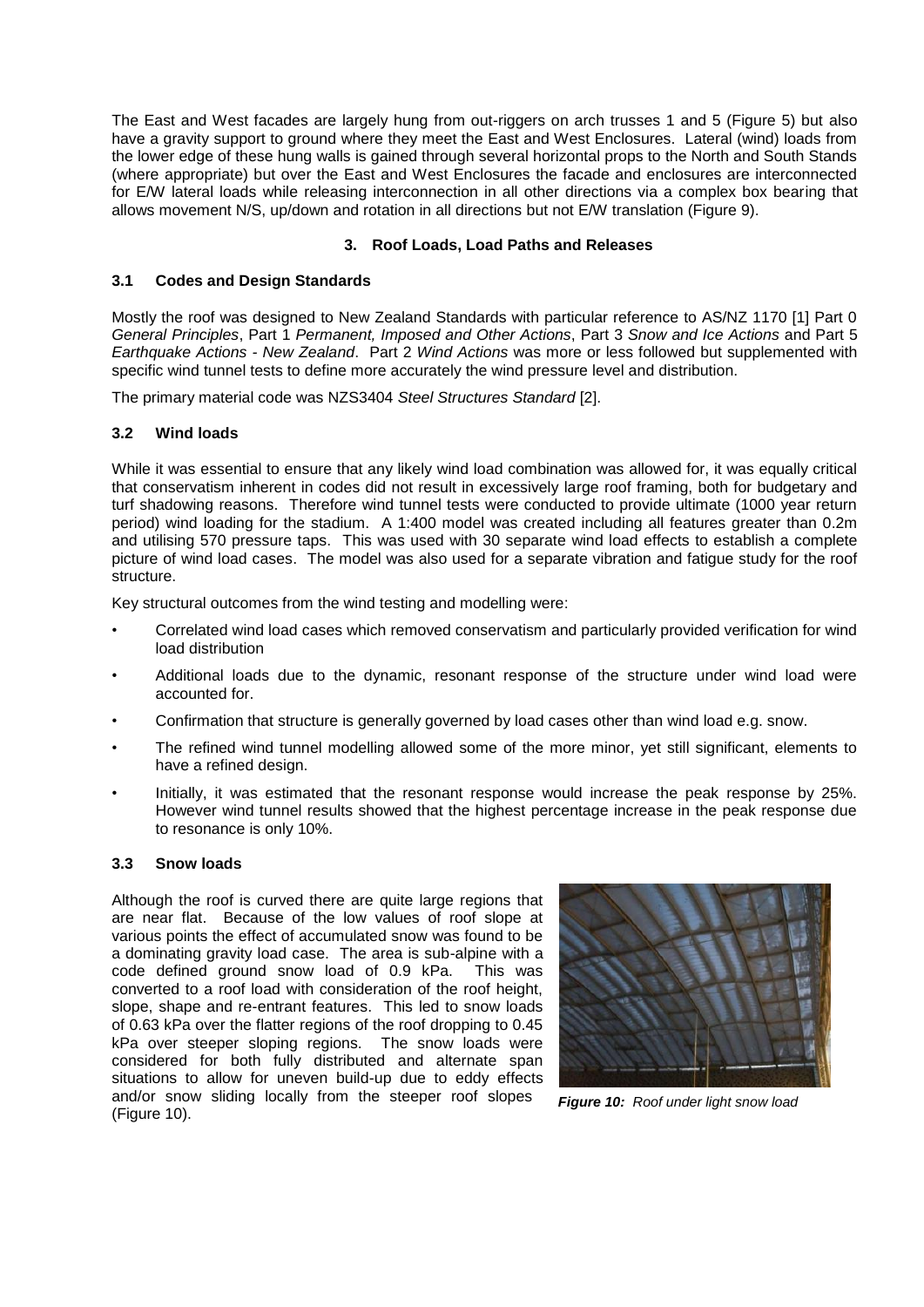# **3.4 Thermal**

Thermal loads are imposed on the roof structure when the temperature of the elements varies from the temperature at which they were fabricated and constructed. For the purposes of analysis this benchmark was taken as 15<sup>o</sup>C. Temperature data indicated extremes in this region to be +35.9<sup>o</sup>C to -9.3<sup>o</sup>C. The effects of solar gain and radiation were taken as 1000w/m<sup>2</sup> with a solar absorption factor of 0.5. These led to consideration of a temperature range of  $+45^{\circ}$ C and -25 $^{\circ}$ C from the 15 $^{\circ}$ C benchmark as load cases to be considered in combination with others.

In particular thermal expansion was provided for at the north stand support of the arch trusses (Figure 7) and also expansion differentials between the hanging facades and the east/west enclosure planar (front) trusses (Figure 9).

# **3.5 ETFE Pillow Loads**

The ETFE pillows are inflated and exert a tensile load at their perimeter additional to the transmission of external loads (wind, snow). Other than at the roof perimeter, the tension effects of the ETFE pillow inflation on the support structure are equal and opposite, hence not imposing special loads on the support members. Careful consideration was given to the unbalanced load that would develop if a pillow were to fail for some reason or require replacement. This situation would result in the remaining adjacent pillows pulling laterally on the support member. This unbalanced load was taken into consideration in sizing the ETFE pillow support transoms.

# **3.6 Seismic Loads**

New Zealand is a seismically active country but fortunately Dunedin is not located in the most severe seismic region. Special consideration was given to the interaction of the various structural parts, particularly between the roof and the supporting stand structures, but also to the structure-ground interaction. As the North and South Stands are independent of each other consideration had to be given to them moving out of phase.

# **4. Roof Seismic Analysis and Energy Dissipation**

# **4.1 System Description**

### *4.1.1 North-South*

In the north-south direction the roof is restrained entirely by 14 ductile seismic dissipaters connected to the top of the South Stand (Figure 8). At the North Stand the vertical load of the roof is supported on the column tops but a sliding bearing frees the roof to move independently along the north-south axis (Figure 7). The roof members are designed and detailed for the over-strength of the dissipaters.

The steel tapered plate dissipaters are modelled on research by Tyler [4]. Usually this type of dissipater is included at the base of a base-isolated building or between a bridge deck and its buttresses. For the stadium, a novel approach was taken by including them between the stand and the roof. The logic of this location was to prevent or limit seismic dynamic response of the heavy concrete structure from causing high responses within the roof structure, thus causing an increase in critical roof member sizes

#### *4.1.2 East-West*

In the east-west direction the roof is laterally restrained by three primary systems. The south edge is restrained rigidly to the top level of the South Stand. The primary truss forms a portal frame which provides significant restraint on the line of the south edge of the sports field. The North Stand laterally restrains the north edge of the roof.

The portal frame formed by the primary truss is designed and detailed as a nominally ductile system except for the lower regions of the portal legs which have been detailed as ductile components.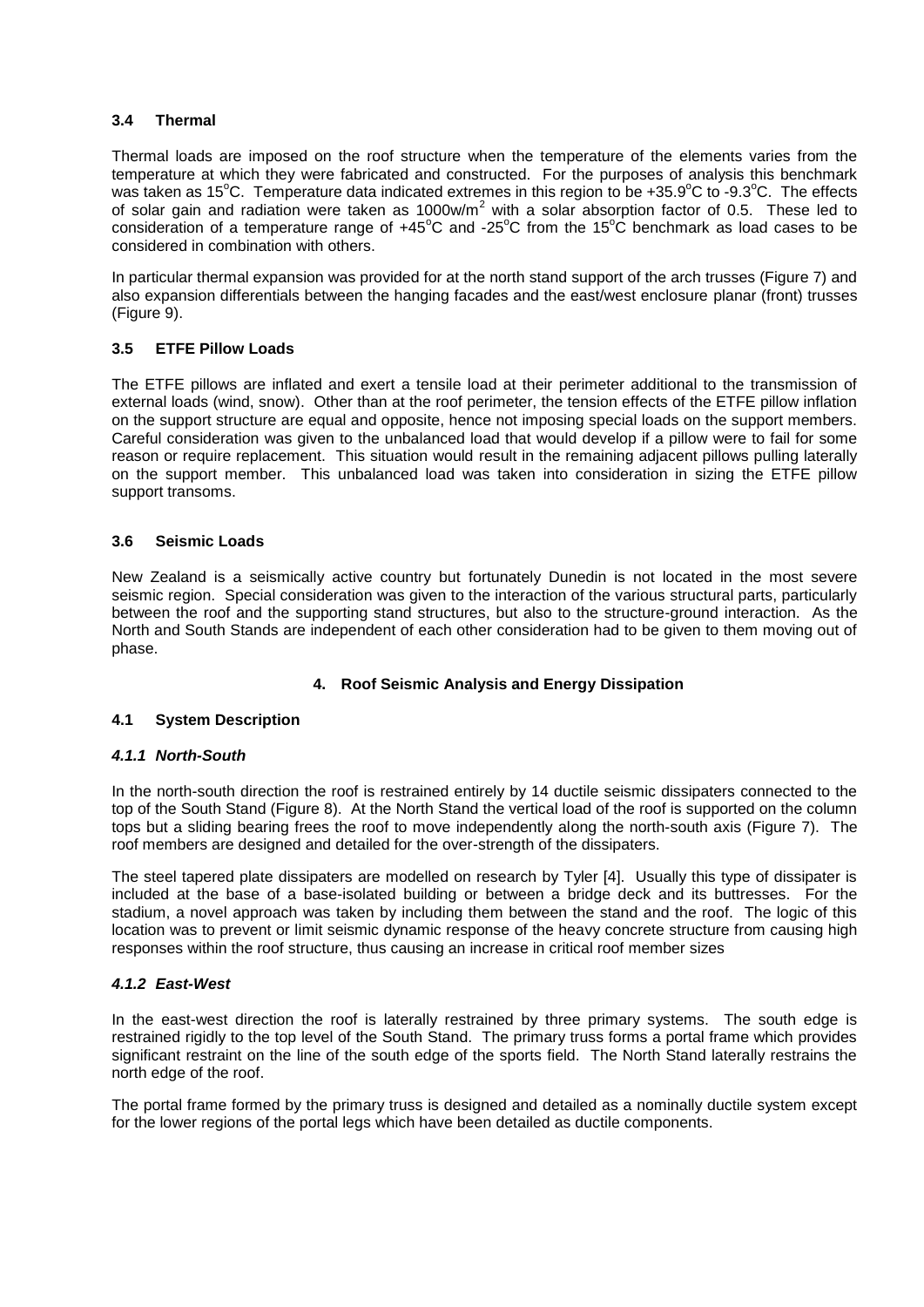# **4.2 Methods of Analysis**

Three separate seismic analysis models were used: one for roof; one for the South Stand and one for the North Stand.

#### *4.2.2 Roof*

The roof was analysed in two stages to determine the design earthquake forces. In the first stage, a simplified lumped mass and stiffness model of the roof was analysed together with the South and North Stands by dynamic Time History methods. In the second stage a detailed model of the roof was analysed for equivalent static loads derived from the South Stand and North Stand models.

A key simplification of the roof structure was to analyse the horizontal dynamics of the north and south halves of the roof separately. This was possible because the main roof north has negligible diaphragm stiffness, thus the curved arch trusses transmit negligible shear between the South Stand to the North Stand. This means there is no dynamic coupling between the North and South Stands.

The North Stand model represented the tributary mass of the roof as a series of lumped masses which were active only in the east-west direction. This model provided the equivalent static base shear which was applied along the north edge of the detailed roof model. The peak east-west displacements for the roof were also derived from this model.

#### *4.2.2 Earthquake Records Selected*

No site specific seismicity study was carried out for this project. In the absence of such specialist advice, five earthquake records were selected from the PEER Strong Motion Database with a US Geological Survey soil category of C.

The selected strong motion records were:

| <b>Record</b> | <b>Earthquake</b>      |      | <b>Magnitude</b><br>M | <b>Magnitude</b><br>ΜI | <b>Magnitude</b><br>Ms |
|---------------|------------------------|------|-----------------------|------------------------|------------------------|
| P0173         | <b>Imperial Valley</b> | 1979 | 6.5                   | 6.6                    | 6.9                    |
| P0267         | Victoria, Mexico       | 1980 |                       | 6.1                    | 6.4                    |
| P0815         | Landers                | 1992 | 7.3                   |                        | 7.4                    |
| P0920         | Northridge             | 1994 | 6.7                   | 6.6                    | 6.7                    |
| P1125         | Chi-Chi, Taiwan        | 1999 | 7.6                   | 7.3                    | 7.6                    |

*Table 1: Selected Earthquake Records used for Time History Analysis*

#### **5. Roof Design**

#### **5.1 General**

A general description of the roof has been given in section 2.2. The approach to seismic analysis of the roof was given in section 4. The roof steelwork design was carried out primarily in SKM Sydney office to take advantage of its extensive international large-span roof experience.

#### **5.2 Load Combinations**

To ensure that every loading situation was anticipated, a total of 27 primary load cases and 45 combinations were included in the analysis. Primary load cases included gravity, live, seismic, wind, snow, ETFE pillow tension, temperature and event loading and where relevant these were split by direction (N/S, E/W, up/down) and also full or skip loading.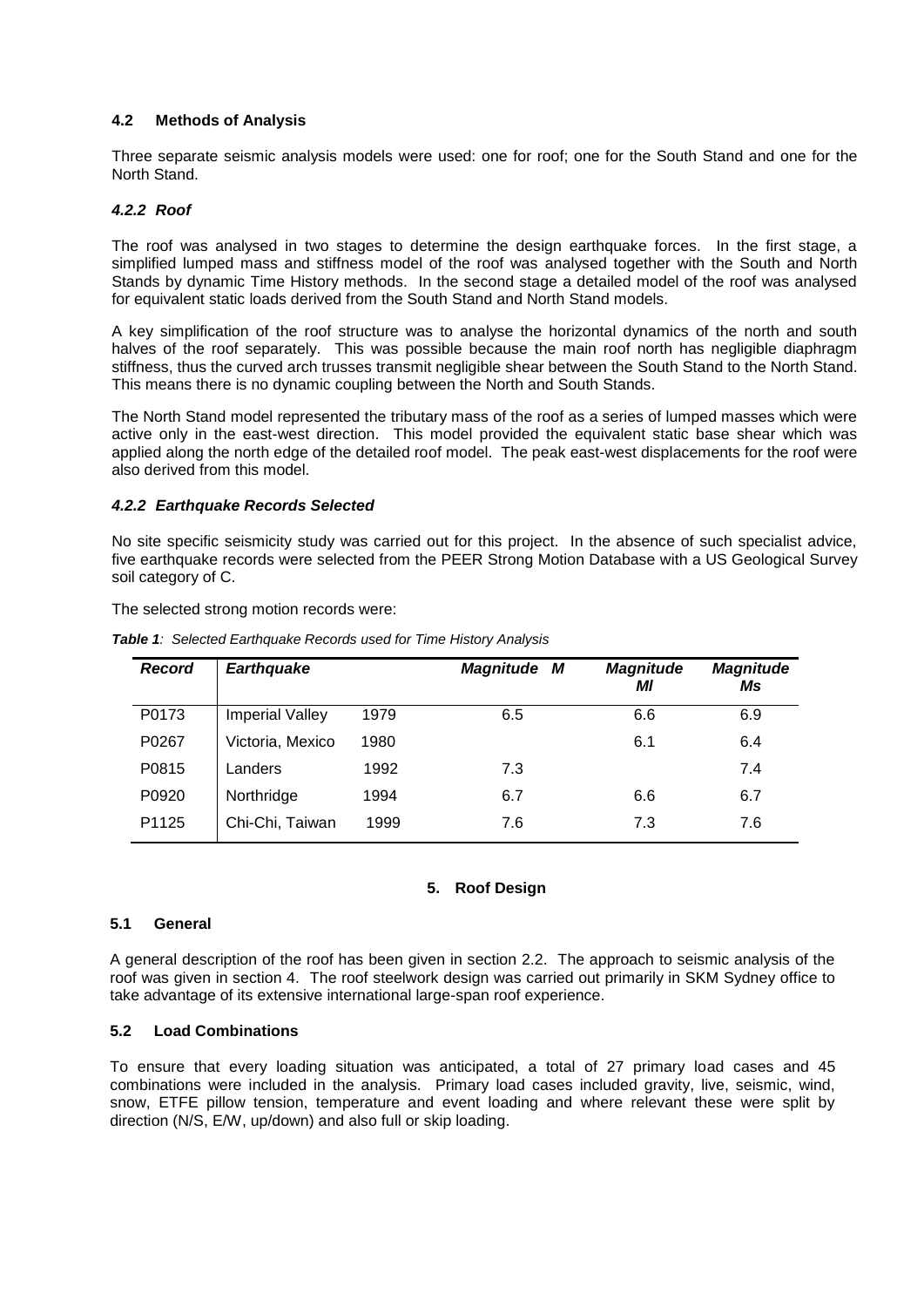#### **5.3 Materials**

The majority of the roof structure is tubular using standard hot rolled sections for available smaller pipe sizes and longitudinally welded tube for larger sizes. Steel generally was grade 300L15, selected specifically to be suited for ductile behaviour at sub-zero temperatures. However CHS sections are to BS EN 10219 grade S355JOH for wall thicknesses up to 40mm and BS EN 10025 grade S355J2H for wall thicknesses greater than 40mm. Rod bracing and associated fittings and plates are 400L15.

#### **5.4 Member Sizes**

The Primary Truss, as to be expected, demanded the heaviest steel sections with lower chords generally 711x32 CHS and top chords generally 711x40CHS. However at the lower chord node points and selected upper chord nodes short lengths (cans) of 711x60CHS were utilised to avoid the need for complex internal stiffeners at these critical intersections.

The arch trusses used a similar approach except that lower chord sizes ranged from 457x12.7CHS to 457x22CHS and top chords 508x25CHS to 508x32CHS. Again, heavier cans (457x32CHS) were used in selected lower chord node points.

### **5.5 Flanges**

The various truss components were originally designed as all welded construction, as is common for major stadium roof structures. This, however, would have necessitated considerable site welding, placing demands on time, quality and painting requirements. The main contractor was appointed prior to completion of design and it made it very clear that to meet the tight time demands in a location such as Dunedin it was essential that all site joints were by means of fabricated bolted flanges. After much discussion it was recognised that there were a number of critical joints where flanges would not be sufficient and site welding was still required. These locations were primarily the primary truss lower chord joints. All other joints between fabrication assemblies were flanged (Figure 11). It is generally accepted that the project would not have been completed on time without this decision. *Figure 11: Typical flange joint*



### **6. Fabrication and Transport**

With over 3,700 tonnes of steelwork to be fabricated into 20,642 individual fabricated units on a very tight programme, the task was too large for any single New Zealand fabricator. To meet the challenge a joint arrangement was set up with NZ's largest fabricator, Grayson Engineering based in Auckland, taking the lead role and handling all the heavy engineering components, together with Christchurch based Pegasus Engineering handling lighter section fabrications. Even then Grayson's Auckland facility had to be extended specifically for this project. With the inclusion of bolted flanges for most joints all components were match fabricated with trial module assembly in the fabrication yard before being dispatched for painting and delivery. Altogether 8,578 shop drawings were required, developed on Strucad 3D software.



*Figure 12: Trial assembly of Primary Truss leg*

Once components were fabricated, trial fitted and painted they were dispatched to site by road transport, requiring several large articulated transporters in an almost continuous loop Auckland – Dunedin – Auckland, with the driver resting while the transporter was on the Cook Strait ferry. It is often queried why, since both Auckland and Dunedin have good harbours why sea transport wasn't utilised instead, potentially saving considerably on fuel costs. The answer to this lies in the relative logistics of the two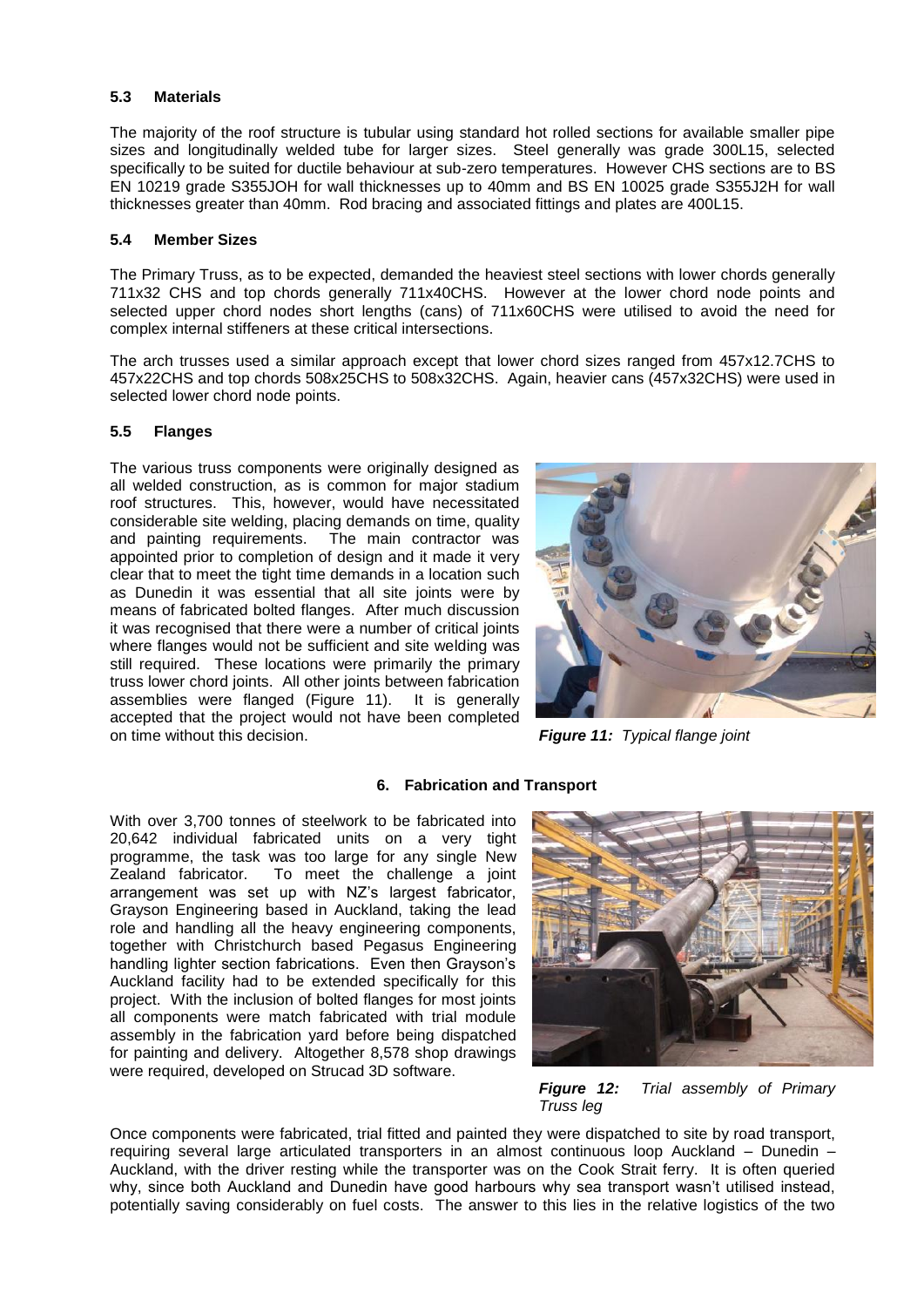alternative transport modes. As well as the double handling at each end that sea transport would have entailed this mode also would have required considerable stock-piling of components at the fabricator's yard and then extensive lay-down area on site to allow for large shipments arriving at once. Neither end of the supply chain could handle this storage and also it would have placed unmanageable demand on the fabricators to generate large shipments at a time. The road transport option, on the other hand, allowed shop-drawing production and review, fabrication, painting, delivery and assembly/erection to be carried out on an "as-required" basis, spreading the load on each step of the process. Thus the logistics of handling this quantity of steel over-rode the more fuel efficient approach of using sea transport.

### **7. Site Erection**

The overall sequence of assembly and erection seems simple and logical, but nevertheless required substantial amounts of planning and coordination. The sequence in essence was: Primary Truss portal legs – Primary Truss main span - South Roof connections to South Stand - Arch Truss #5 (west end) followed sequentially by the other arch trusses and infilling between arch trusses as each pair was ready, west and east hanging facades and finally east and west enclosures. Of course each of these steps progressed in echelon with the preceding steps.

The legs of the Primary Truss were assembled at their respective ends of the site prior to erection. The Primary Truss main span was, logically, assembled more or less mid-field. Being a 350 tonne lift clearly manoeuvring the assembled truss needed to be minimised. However site logistics required each Arch Truss to be assembled at the east end of the site and then transported to the list location utilising two very large cranes (Figure 6).

To lift the Primary Truss main span required sections of the South Stand bowl seating bleachers and support beams to be delayed in order to enable the erection cranes to back into the space to minimise crane reach. This main lift commenced at about 5:00 am and was completed by nightfall. The splices to the already erected sections above the truss legs were to be site-welded which provided only 4mm clearance at each junction for lifting in the 350 tonne main span.





The Arch Trusses were fabricated and assembled precambered to match the predicted dead load deflections. In the case of trusses #1 and #5 (east and west ends) the trusses also supported the deadload of the hanging facades from outriggers on one side of each truss. Thus there was a torsional deadload deflection in addition to the normal vertical component, requiring these two trusses to be assembled with a twist. The twist created difficulties in that the infill lens trusses had to be erected prior to the deadload of the hanging facades being applied, but the lens trusses would not fit correctly while the twist existed. To overcome this steel cable pull-down guys were fitted to the truss outriggers down to deadmen anchors buried under the end enclosure slabs. These were tensioned up to equal the weight of the end facades and then progressively released as the mass of the facades was applied.

# **8. Conclusions**

This challenging project has achieved a number of technical breakthroughs, principally in the methods of seismic energy dissipation and structural interaction. It is believed to be the first rugby stadium anywhere to have natural turf under a permanently closed transparent roof. It was constructed over a 25 month period and completed one month prior to the RWC2011 kick-off.